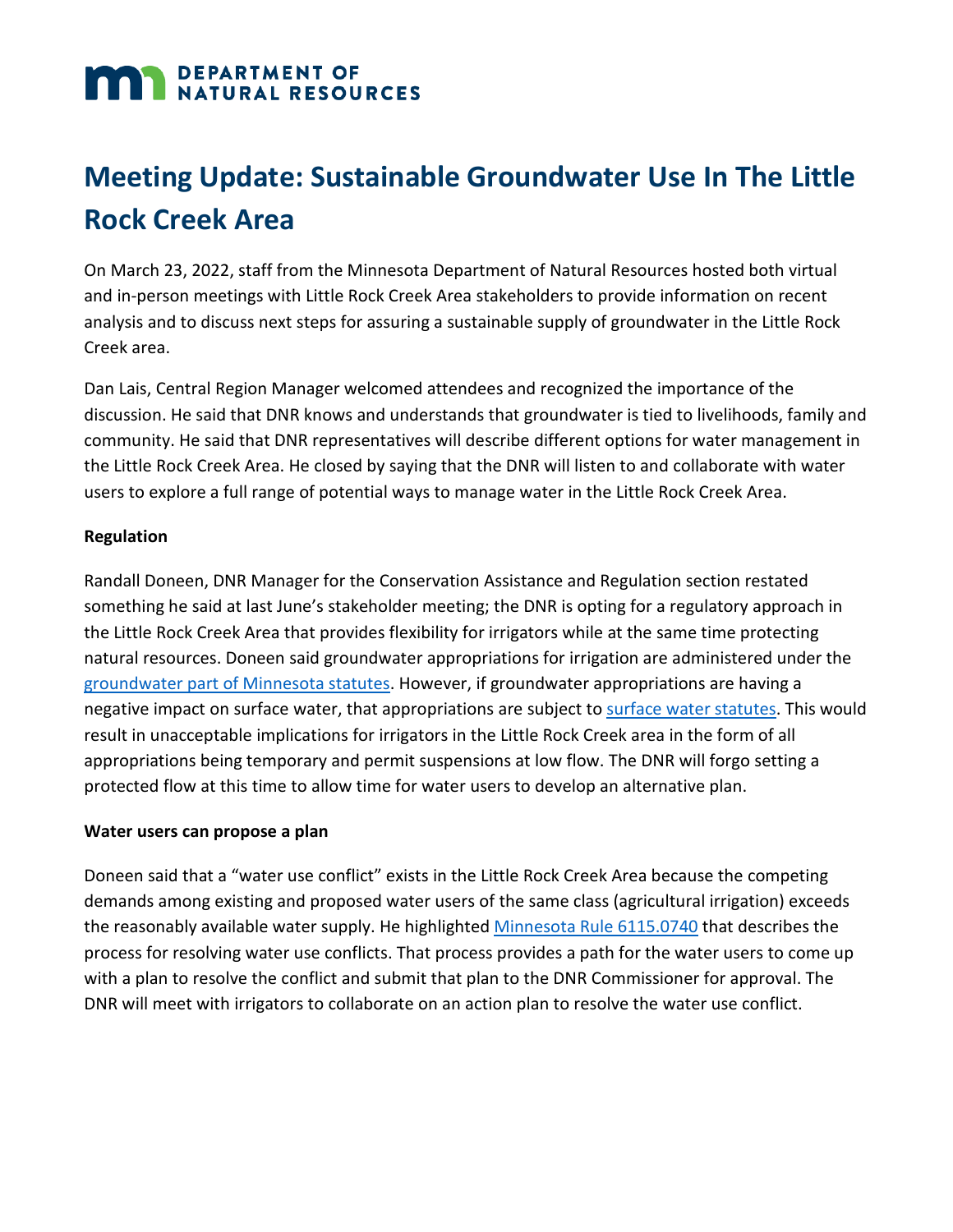#### **Managing water differently**

Jason Moeckel, DNR Manager for the Information Monitoring and Analysis section summarized the analysis he described at the last stakeholder meeting. The amount of groundwater use, as authorized by permits, is causing adverse impacts to Little Rock Creek in 4 of 12 years analyzed. However, these adverse impacts can be avoided by limiting the diversion of streamflow to no more than 15% of August median baseflow.

Moeckel then reviewed the potential water management scenarios found in the **Sustainable Use of** [Groundwater in the Little Rock Creek Area Plan:](https://files.dnr.state.mn.us/waters/groundwater_section/sustainability/littlerock/lrc-action-plan.pdf)

- managing water in the Sartell WMA (Wildlife Management Area) differently,
- increasing water conservation,
- using pipelines to distribute water from sources farther from the stream,
- augmenting stream flow during low flow periods by pumping water into the stream from a well(s), and
- modifying permits.

#### **DNR acts on Sartell WMA**

Little Rock Creek is impaired for aquatic life, nitrates and dissolved oxygen [\(See Little Rock Creek](https://www.pca.state.mn.us/sites/default/files/wq-iw8-09e.pdf)  [TMDL\)](https://www.pca.state.mn.us/sites/default/files/wq-iw8-09e.pdf). The DNR has determined that the impoundment in the Sartell Wildlife Management Area is a contributing factor. The DNR will modify the operation of the dam for a trial period of three years by removing all boards in the dam spillway and allowing a free-flowing stream system. Stream temperatures will be monitored to determine if this action has the desired effect.

#### **Groundwater recharge**

The DNR supports groundwater recharge through practices like soil health and wetland restorations. Though beneficial, these practices alone cannot achieve the required reduction in stream diversion due to the amount of land that would be needed to get enough recharge to get to a 15% streamflow depletion.

#### **Water conservation**

Moeckel said that the DNR supports efficient and reasonable use of water. The DNR will work with the Benton SWCD and others to support water use efficiency. However, the analysis indicates that water conservation measures alone are insufficient to reduce streamflow depletion by the amount needed.

#### **Shift pumping away from stream**

Moeckel went on to describe importing groundwater for irrigation from a distance sufficiently far enough from the stream to keep streamflow depletion below the 15% threshold. This option would involve distributing water to a relatively small number of irrigation fields near Little Rock Creek. This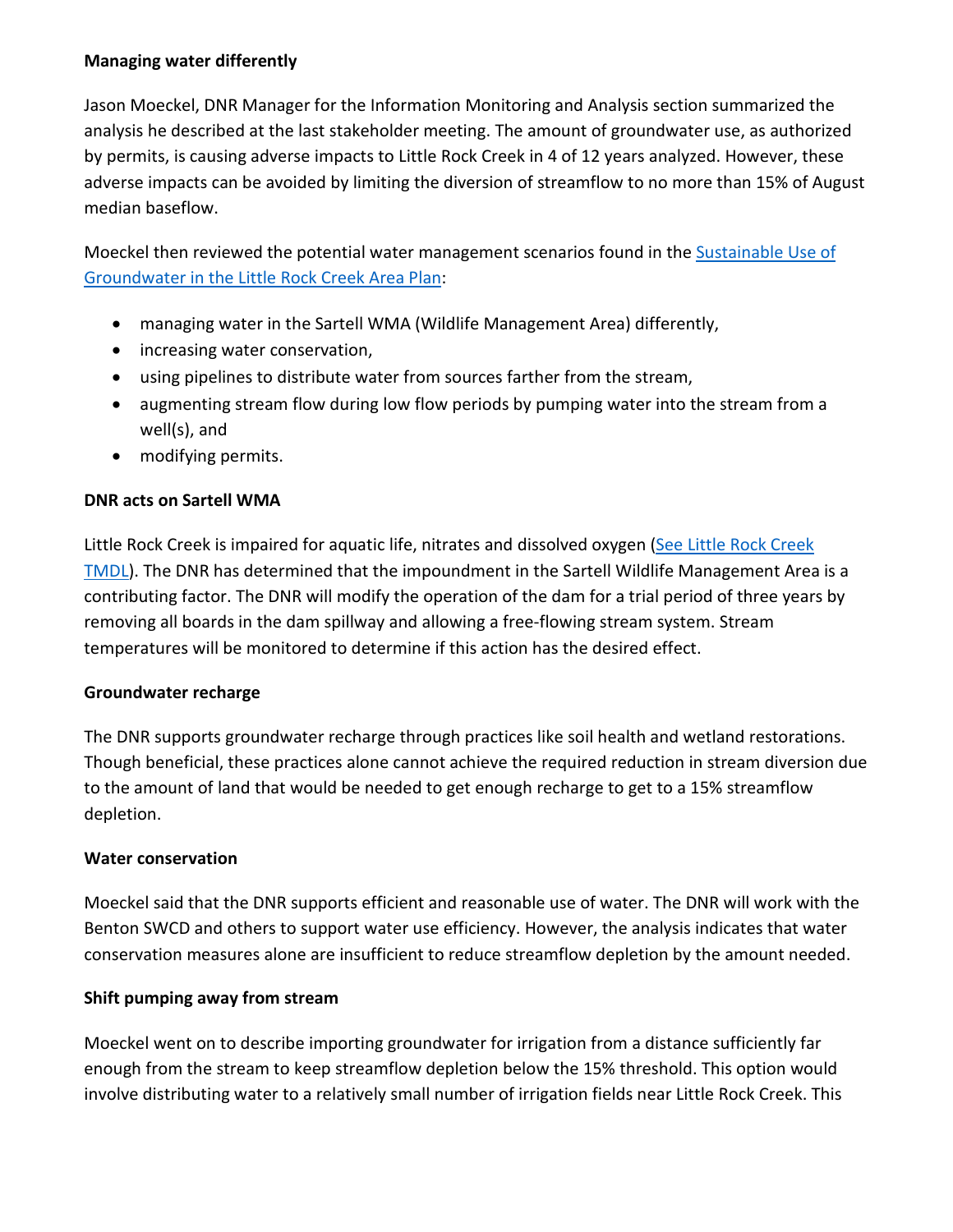approach has many details that need to be considered, but Moeckel said that the DNR's initial analysis indicates this may be the lowest impact solution. A new, local governing body like an irrigation district or rural water district might be necessary to install, operate and maintain such a system. He said that the DNR will provide technical support if this option is pursued.

### **Streamflow augmentation**

At the request of stakeholders, Moeckel said that the DNR evaluated the potential to augment streamflow by pumping water directly into the stream. However, the DNR's evaluation of this alternative has identified several feasibility and policy challenges that may be difficult to overcome. For example: Water quality impacts, governance, funding, precedent and it is possible the law does not allow it in areas like Little Rock Creek. Moeckel said that the DNR does not recommend further exploration of this option.

## **Permit amendments**

The last option, although not preferred, involves adjusting permits within the zone of influence to reduce the volume pumped that results in no more than a 15% diversion of the August median baseflow. To implement this option, the DNR would establish a "zone of influence" based on the hydrogeology of the area such that permits with a de-minimus impact on stream flow are not considered for reduced volume. A draft map of the zone of influence was discussed during the meeting. The modeling analysis indicates that that the reductions needed are substantial and would likely require considerable changes in crop selection. Even with additional flexibility to use water across multiple fields it's likely that this option would still have considerable impacts to the agricultural economy of the area.

# **Stakeholder feedback**

Attendees to the meeting questioned how quickly the DNR was going to move to resolve the water use conflict. While this issue must be resolved, the DNR recognized that working with affected irrigators may take some time.

Several statements were made suggesting water conservation and efficiency should still be pursued and included in any proposal.

Some irrigators were questioning why stream augmentation is not DNR's preferred option. The DNR staff responded that there are many hurdles and the most prominent is that it is not allowed under existing law in "areas of concern". Additionally, because DNR does not have the authority to do the work to install or to operate such a system, new authorities such as an irrigation district would have to be developed and would be a first in the State of Minnesota.